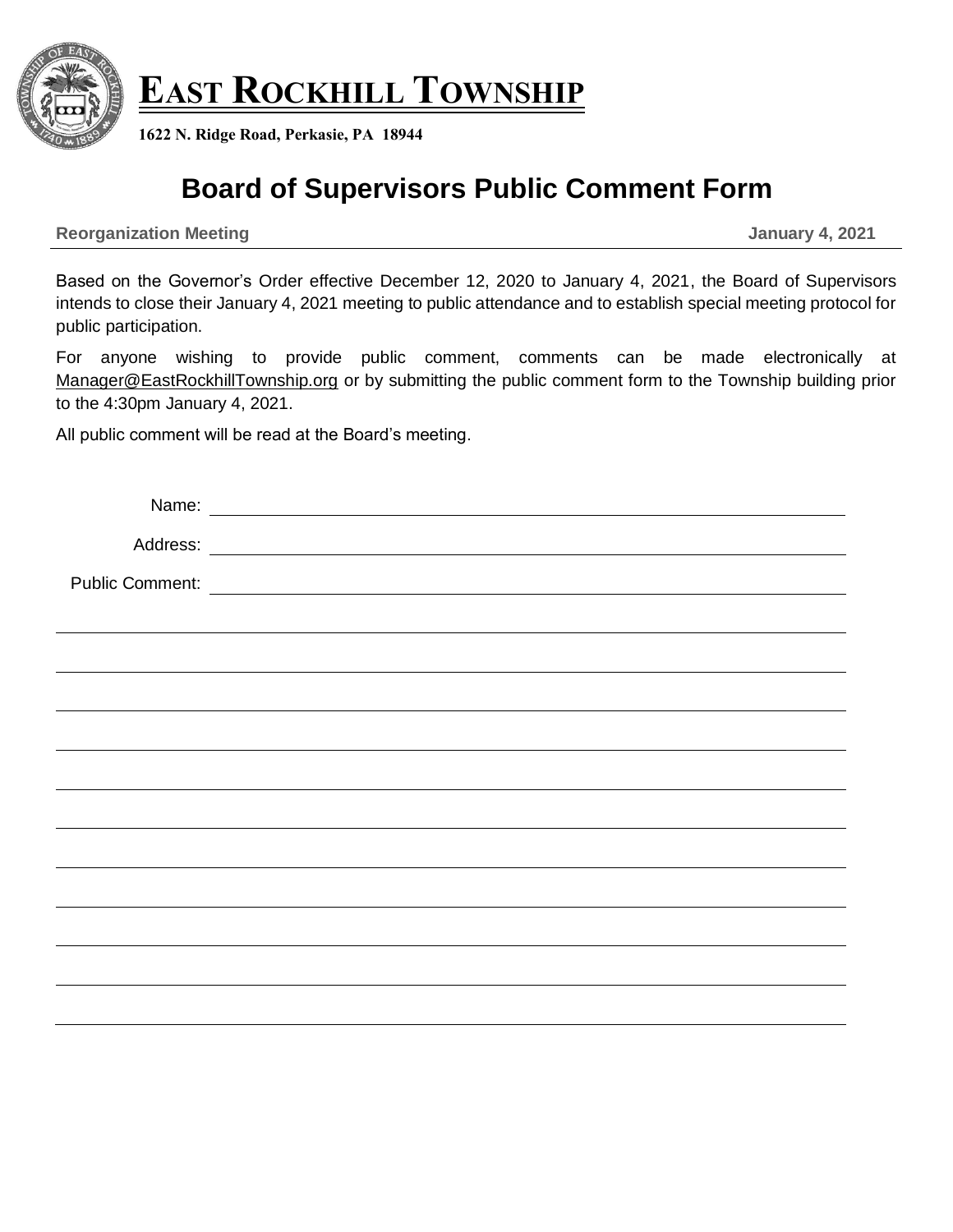#### RESOLUTION NO. 2021-01

#### EAST ROCKHILL TOWNSHIP RE-ORGANIZATION

# ACKNOWLEDGEMENT OF APPOINTMENTS, REAPPOINTMENTS, MODIFICATIONS TO APPOINTMENTS AND STATUS OF EXISTING APPOINTMENTS FOR 2021

### ARTICLE I. BOARD OF SUPERVISORS six-year Supervisor term

| Chairperson | Vice-Chairperson | Member |
|-------------|------------------|--------|
|             |                  |        |

# ARTICLE II. BOARD APPOINTMENTS one-year term

| Board                                                                         | Appointment | Alternate |
|-------------------------------------------------------------------------------|-------------|-----------|
| Pennridge Regional Police Commission                                          |             |           |
| Pennridge Wastewater Treatment Authority                                      |             |           |
| Pennridge Area Coordinating Committee                                         |             |           |
| Public Works Liaison                                                          |             |           |
| Pennsylvania State Association Township Supervisors<br><b>Voting Delegate</b> |             |           |
| <b>Vacancy Board Chairperson</b>                                              |             |           |

On motion by Mr., seconded by Mr., the motion passed

# ARTICLE III. STAFF and CONSULTANTS

| Position                                  | Appointment                            |  |
|-------------------------------------------|----------------------------------------|--|
| Manager-Secretary-Treasurer               | <b>Marianne Morano</b>                 |  |
| <b>Zoning Officer</b>                     | Steve Baluh                            |  |
| <b>Assistant Zoning Officer</b>           | Marianne Morano                        |  |
| Building Inspector/Building Code Official | <b>Building Inspector Underwriters</b> |  |
| Director of Public Works                  | Jeff Scholl                            |  |
| Public Works Laborer - Class 1 Mechanic   | Paul Behr                              |  |
| Public Works Laborer -- Class 1           | Kirby Richards                         |  |
| Public Works Laborer - Class 1            | Latrell Belfield                       |  |
| Administrative Assistant                  | <b>Bonnie Schorr</b>                   |  |
| <b>Finance Clerk</b>                      | Susan Burger                           |  |
| Open Records Officer                      | Marianne Morano                        |  |
| Asst. Open Records Officer                | <b>Bonnie Schorr</b>                   |  |
| <b>Emergency Management Coordinator</b>   | Jeff Scholl                            |  |
| <b>Recycling Coordinator</b>              | Jeff Scholl                            |  |
| <b>Township Solicitor</b>                 | John B. Rice, Esq.                     |  |
|                                           | Grim Biehn & Thatcher                  |  |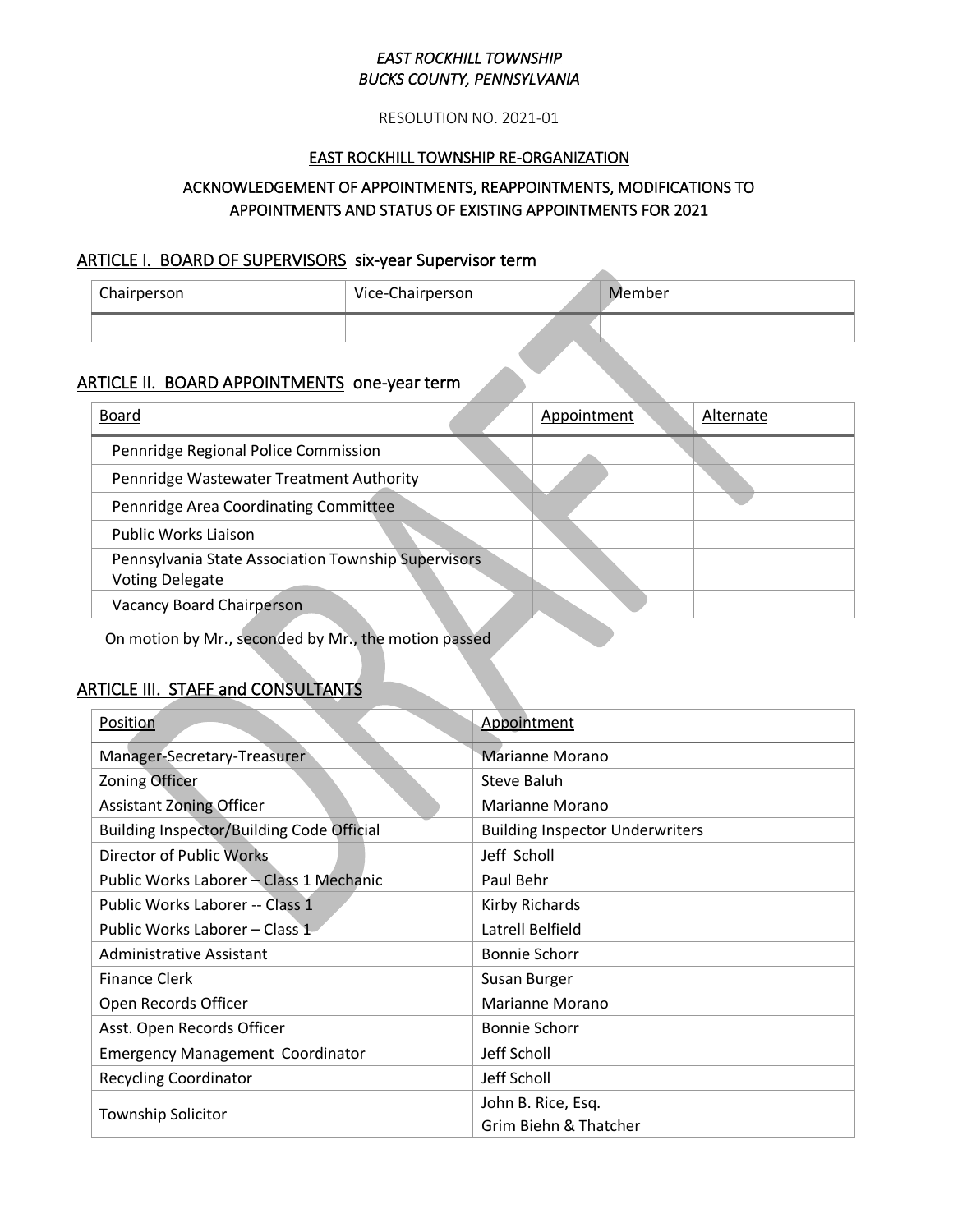| <b>Township Engineer</b>                  | Steve Baluh<br>Wynn Associates Inc.    |
|-------------------------------------------|----------------------------------------|
| Floodplain Administrator                  | Steve Baluh                            |
| Alternate Floodplain Administrator        | Marianne Morano                        |
| Joint UCC Appeals Board Solicitor         | Christen Pionzio, Esquire              |
| <b>Township Appointed Auditor</b>         | Dunlap & Associates                    |
| <b>Township Planner</b>                   | Judith Goldstein, Gilmore & Associates |
| Township Hydrologist                      | Earth Data Northeast (EDM)             |
| PA DEP 904 Recycling Grant                | <b>Hough Associates</b>                |
| <b>Township Traffic Consultant</b>        | Phil Wursta, Traffic Planning & Design |
| Township Open Space Consultant            | <b>Heritage Conservancy</b>            |
| East Rockhill Treatment Plant #1 Operator | Kevin Franks                           |
| Chapter 94 Report & NPDES Permit Engineer | SC Engineer's, Inc.                    |

On motion by Mr., seconded by Mr., the motion passed

# ARTICLE IV. FINANCIAL INSTITUTIONS & NEWS PUBLICATIONS

| <b>Financial Institutions</b>            | <b>News Publications</b>   |
|------------------------------------------|----------------------------|
| <b>Quakertown National Bank</b>          | Intelligencer              |
| Pennsylvania Municipal Retirement System | News Herald                |
| Pa Local Government Trust (PLGIT)        | <b>Morning Call</b>        |
|                                          | <b>Bucks County Herald</b> |

On motion by Mr., seconded by Mr., the motion passed

# ARTICLE V. PLANNING COMMISSION APPOINTMENTS four-year term

| Appointment      | <b>Term Expires</b>    |
|------------------|------------------------|
| Vacancy          | $12/31/2024*$          |
| Chellew, Joseph  | 12/31/2021             |
| Eisenhart, Blake | 12/31/2023             |
| Fenley, Anne     | 12/31/2022             |
| Kelly, Richard   | 12/31/2021             |
| Nyman, David     | 12/31/2022             |
| Vacancy          | 12/31/2024*            |
|                  | * Denotes Term Renewal |

# ARTICLE VI. ZONING HEARING BOARD APPOINTMENTS three-year term

| Appointment    | <b>Term Expires</b> |
|----------------|---------------------|
| Chlebda, David | 12/31/2022          |
| Vacancy        | 12/31/2021          |
| Hart, Kathleen | $12/31/2023*$       |
| Fenley, John   | Alternate           |
| Eby, Arlo      | Alternate           |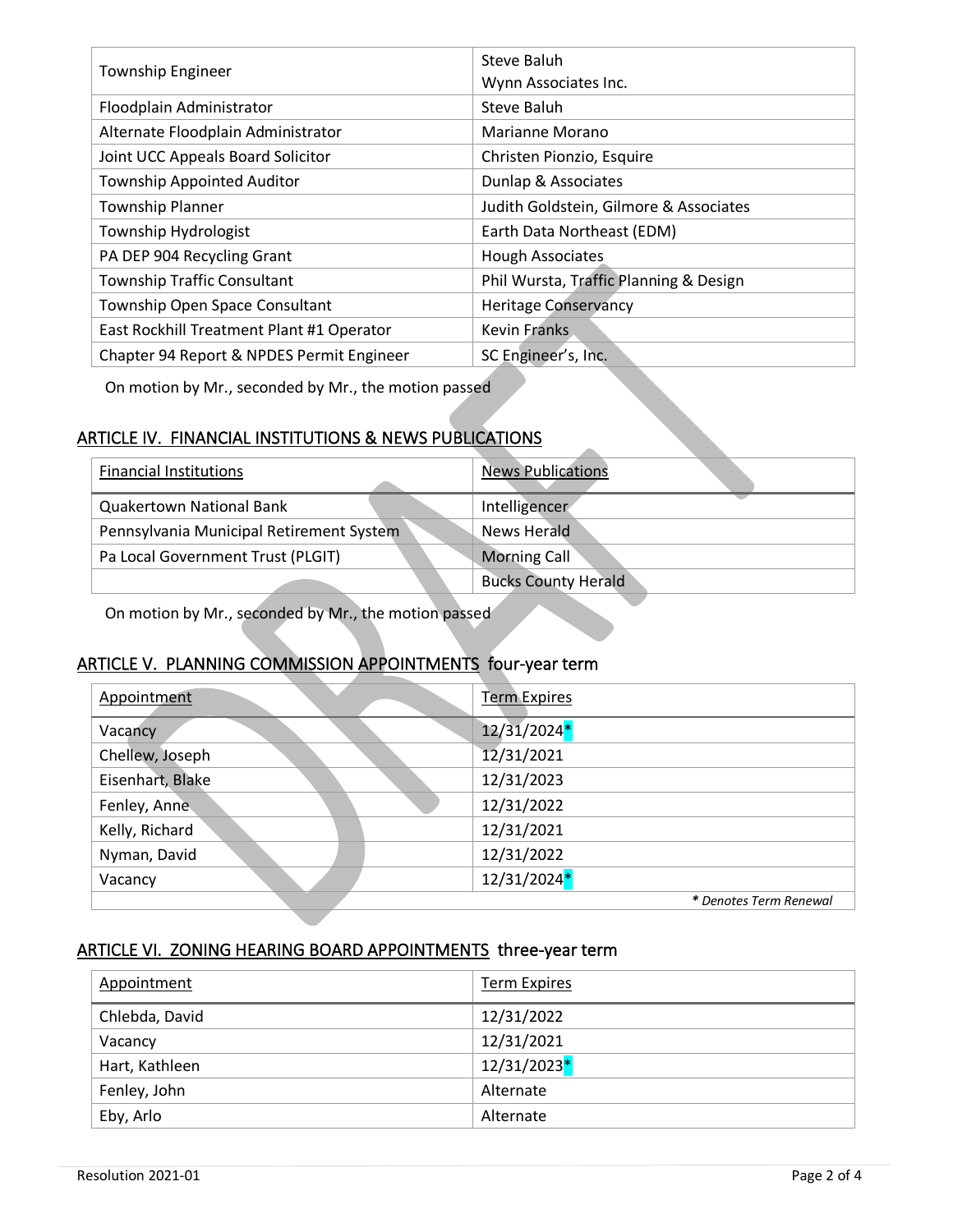On motion by Mr., seconded by Mr., the motion passed

#### ARTICLE VII. PARK & RECREATION BOARD APPOINTMENTS five-year term

| Appointment         | <b>Term Expires</b>    |
|---------------------|------------------------|
| Blodgett, Diane     | 12/31/2024             |
| Brzezicki, Stefanie | 12/31/2022             |
| Fenley, Anne        | 12/31/2025*            |
| Marlin, Patricia    | 12/31/2021             |
| Stevens, David      | 12/31/2024             |
| Valone, Roseann     | 12/31/2023             |
| Wilson III, William | $12/31/2025*$          |
|                     | * Denotes Term Renewal |

# ARTICLE VIII. JOINT UCC APPEALS BOARD APPOINTMENTS one-year term

| Appointment    | Term Expires  |                        |
|----------------|---------------|------------------------|
| Kopchak, James | $12/31/2021*$ |                        |
| Vacancy        | 12/31/2021*   |                        |
| Vacancy        | $12/31/2021*$ |                        |
|                |               | * Denotes Term Renewal |

#### ARTICLE IX. TAX & ASSESSMENTS

| Tax & Assessments                          | Levy Rate                                |
|--------------------------------------------|------------------------------------------|
| Real Estate Taxes - General                | 8.725 Mills                              |
| Real Estate – Fire                         | $1.00$ Mill                              |
| Real Estate Tax - Building Debt Service    | $1.26$ Mills                             |
| Real Estate Tax - Capital Improvement      | $-1.25$ Mills                            |
| <b>Local Services Tax</b>                  | S47<br>(\$52 Total - \$5 to School)      |
| Earned Income Tax                          | $0.5\%$ (1.5% Total - 1% to School)      |
| Open Space Earned Income Tax               | 0.25%                                    |
| <b>Real Estate Transfer</b>                | $0.5\%$ (1% Total - 0.5% to School)      |
| Street Light Assessment                    | \$41 Per Property Per Resolution 2020-17 |
|                                            | \$8.50 per bill                          |
| <b>Elected Tax Collection Compensation</b> | Estimated \$19,235.50 plus Interims      |
|                                            | Per Resolutions 2017-04 and 2002-08      |

#### ARTICLE X. REAL ESTATE ASSESSMENT

The properties at 1920 Ridge Road and 1802 Ridge Road, owned by East Rockhill Township, are hereby exempt from the East Rockhill Township Real Estate Tax Assessment.

#### ARTICLE XI. TREASURER BOND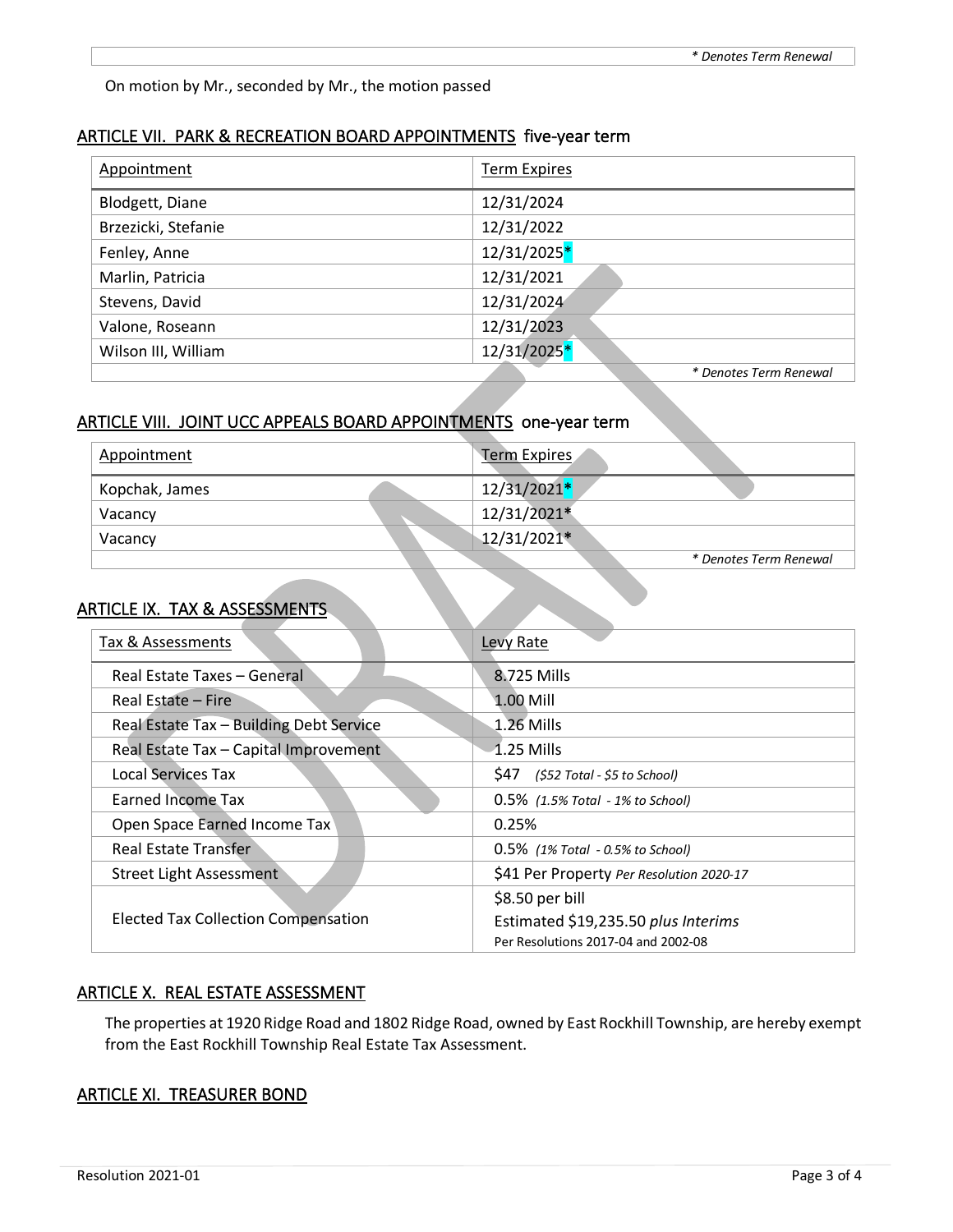Pursuant to Section 702 of the Second Class Township Code, the Board of Supervisors hereby establishes the Bond for the Treasurer in the amount of \$500,000.00.

#### ARTICLE XII. EMPLOYEE WAGE & BENEFITS

All regular full-time employees shall receive wage increases and adjustments as approved by the 2021 budget adoption. Employee benefits as outlined in the October 2017 employee handbook adopted by Resolution Number 2017-19. Be it resolved, that all full-time participating non-uniformed employees shall contribute 5% to the township pension plan held by the Pennsylvania Municipal Retirement System for the year 2021.

#### ARTICLE XIII. 2020 TOWNSHIP MEETING SCHEDULE & HOURS OF OPERATION

Unless otherwise advertised or posted, the East Rockhill Township Board of Supervisors will meet on the first Monday for Reorganization in January and the fourth Tuesday of every month for a regular business meeting except for the month of December when the regular meeting shall be held on the third Tuesday. All regular meetings will convene at 7:00pm and are open to the public.

Unless otherwise advertised or posted, the East Rockhill Township Elected Auditors will meet the day immediately following the Supervisor Reorganization meeting which will be the second Tuesday of January. Meeting will convene at 4:00pm and is open to the public.

Unless otherwise advertised or posted, the East Rockhill Township Planning Commission will meet the first Thursday of each month for a work session and the second Thursday of each month for a regular business meeting except for the regular meeting in the month of November has been cancelled. All meetings will convene at 7:00pm and are open to the public.

Unless otherwise advertised or posted, the East Rockhill Township Park & Recreation Board will meet the second Tuesday quarterly, as needed, in the months of February, May, August and November. All meetings will convene at 7:00pm and are open to the public.

The East Rockhill Township Zoning Hearing Board and the Joint UCC Board of Appeals will convene as needed at 7:00pm, unless posted otherwise. All hearings will be scheduled and advertised in compliance with state law and are open to the public.

Please check the Township website calendar at www[.EastRockhillTownship.org](http://www.eastrockhilltownship.org/) for meeting cancellations.

The Township Administrative Offices will be open from 8:00am to 4:00pm daily, Monday through Friday, unless posted otherwise, with the exception of holidays referenced in the employee handbook. Special appointments made as needed. The road department regular hours shall be 7:00am to 3:00pm daily, Monday through Friday with the exception of holidays as referenced in the employee handbook and emergencies.

BE IT RESOLVED that the aforementioned shall be in effect this 4<sup>th</sup> day of January 2021 until amended or repealed by the East Rockhill Township Board of Supervisors.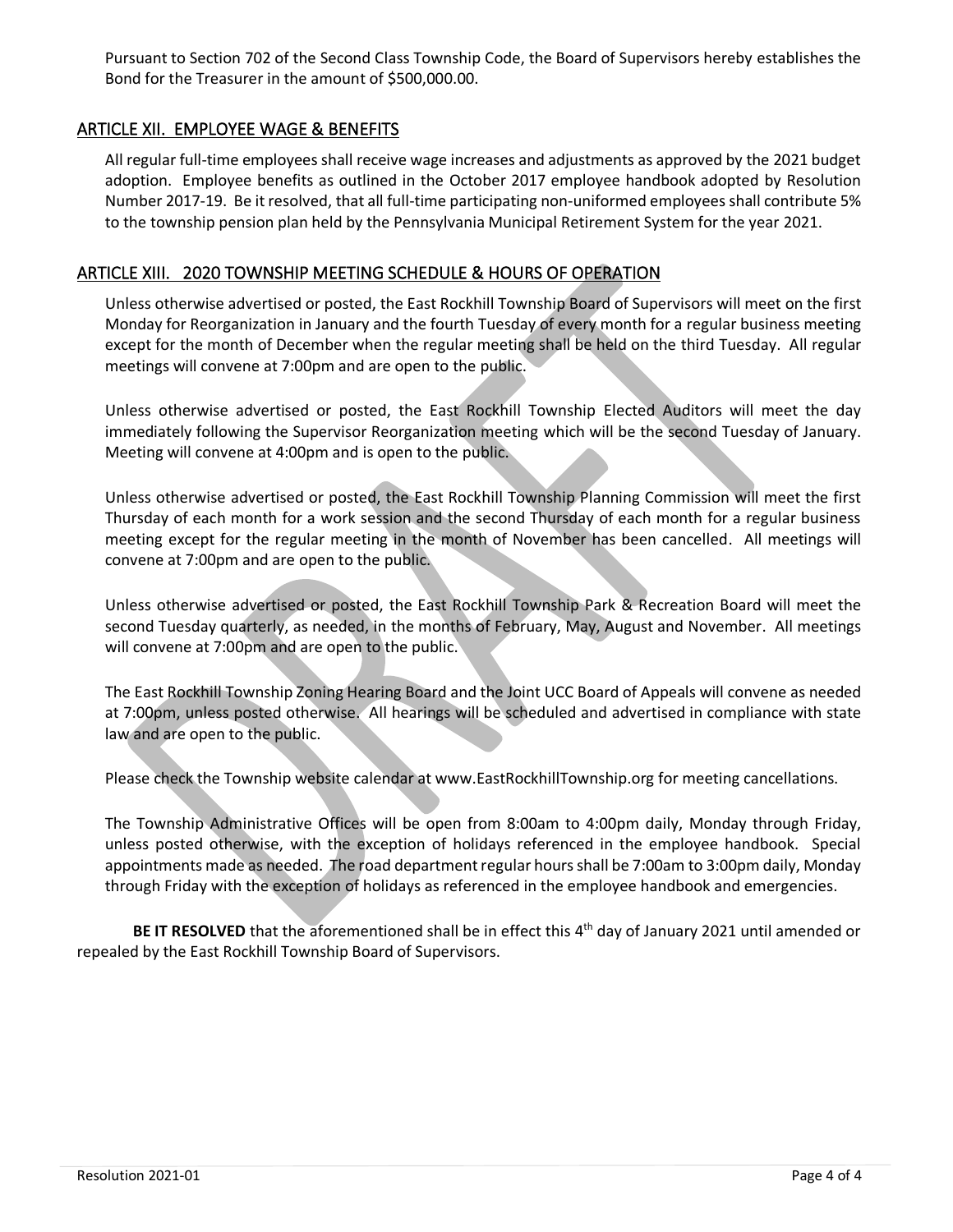RESOLUTION NO. 2021-02

### TAX COLLECTION COMMITTEE DELEGATE APPOINTMENT

**Background.** Act 32 § 505(b) requires the governing bodies of school districts, townships, boroughs, and cities to appoint one voting delegate and one or more alternate delegates to be their Tax Collection Committee (TCC) representatives. The purpose of this resolution is to appoint the required delegates. The appointed individuals have consented to appointment.

**RESOLVED,** by the governing body of East Rockhill Township, that the following individuals are appointed as TCC delegates for East Rockhill Township:

- 1. Primary Voting Delegate: Marianne Morano
- 2. First Alternate Voting Delegate: Kathleen Percetti
- 3. Second Alternate Voting Delegate: Susan Burger

- 4. If the primary voting delegate cannot be present for a TCC meeting, the first alternate voting delegate shall be the representative at the TCC meeting. If both the primary voting delegate and the first alternate voting delegate cannot be present for a TCC meeting, the second alternate voting delegate shall be the representative at the TCC meeting.
- 5. These appointments are effective immediately and shall continue until successors are appointed. Delegates shall be appointed each year in November or December or as soon thereafter as possible. All delegates shall serve at the pleasure of this governing body and may be removed at any time.

**Certification of Adoption.** The undersigned certifies that the above Resolution was adopted at a public meeting on this date.

### **EAST ROCKHILL TOWNSHIP BOARD OF SUPERVISORS**

\_\_\_\_\_\_\_\_\_\_\_\_\_\_\_\_\_\_\_\_\_\_\_\_\_\_\_\_\_\_\_\_

\_\_\_\_\_\_\_\_\_\_\_\_\_\_\_\_\_\_\_\_\_\_\_\_\_\_\_\_\_\_\_\_

DATE:\_\_\_\_\_\_\_\_\_\_\_\_\_\_\_ \_\_\_\_\_\_\_\_\_\_\_\_\_\_\_\_\_\_\_\_\_\_\_\_\_\_\_\_\_\_\_\_

David R. Nyman

Gary W. Volovnik

ATTEST:

James C. Nietupski

Marianne K. Morano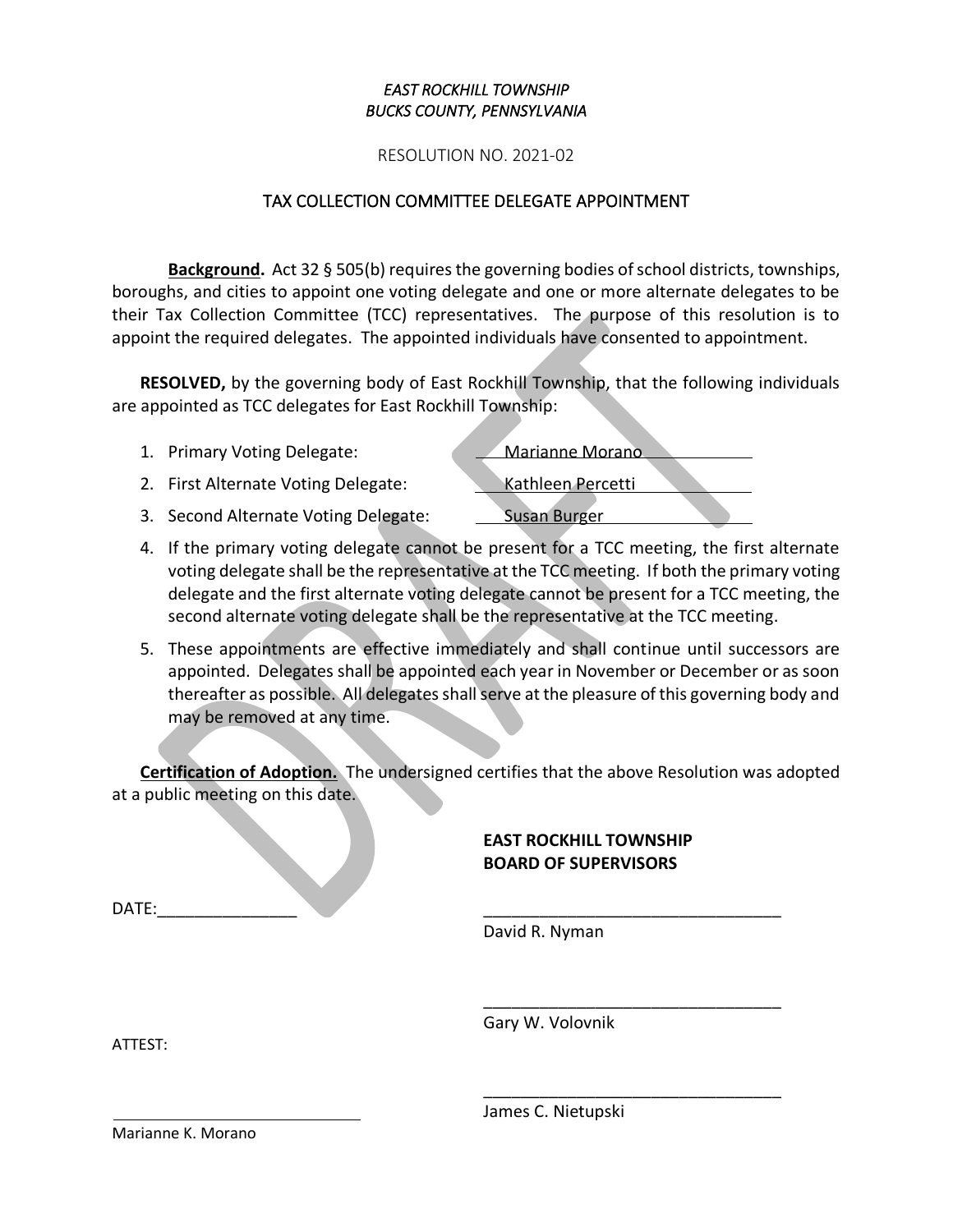#### RESOLUTION NO. 2021-03

# A RESOLUTION OF THE BOARD OF SUPERVISORS OF EAST ROCKHILL TOWNSHIP, BUCKS COUNTY, PENNSYLVANIA AUTHORIZING PAYMENT OF CERTAIN OPERATING DISBURSEMENTS THAT MAY BECOME DUE AND PAYABLE PRIOR TO BOARD OF SUPERVISORS OFFICIAL REVIEW AND APPROVAL

**WHEREAS,** Article VII, Section 704 of the Commonwealth of Pennsylvania Second Class Township Code specifies that the Township Treasurer shall pay out all monies of the Township only on the direction of the Board of Supervisors;

**BE IT RESOLVED** by the Board of Supervisors of East Rockhill Township, Bucks County, Pennsylvania in lawful session fully assembled this 4<sup>th</sup> day of January 2021 as follows:

- **I.** The East Rockhill Township Board of Supervisors delegates to the Township Treasurer the authority to pay and release disbursements which become due and payable in intervals between public meetings in such amounts as may be necessary to pay the following:
	- **A.** Salaries and wages of employees of East Rockhill Township
	- **B.** Federal, State and Local payroll taxes, unemployment compensation taxes and payments due for other payroll deduction
	- **C.** Recurring expenses for utilities
	- **D.** Expenses for postage, petty cash reimbursement, and fees payable to the District Court or other courts for enforcement purposes
	- **E.** Expenses payable as to not incur a late fee or lose a discount
- **II.** The Board of Supervisors will review a report showing all disbursements paid after the last public meeting at the next scheduled public meeting.

**ADOPTED** by the Board of Supervisors of the Township of East Rockhill, County of Bucks, the Commonwealth of Pennsylvania, this 4<sup>th</sup> day of January, 2021.

# **EAST ROCKHILL TOWNSHIP BOARD OF SUPERVISORS**

\_\_\_\_\_\_\_\_\_\_\_\_\_\_\_\_\_\_\_\_\_\_\_\_\_\_\_\_

\_\_\_\_\_\_\_\_\_\_\_\_\_\_\_\_\_\_\_\_\_\_\_\_\_\_\_\_

\_\_\_\_\_\_\_\_\_\_\_\_\_\_\_\_\_\_\_\_\_\_\_\_\_\_\_\_

David R. Nyman

Gary W. Volovnik

ATTEST:

James C. Nietupski